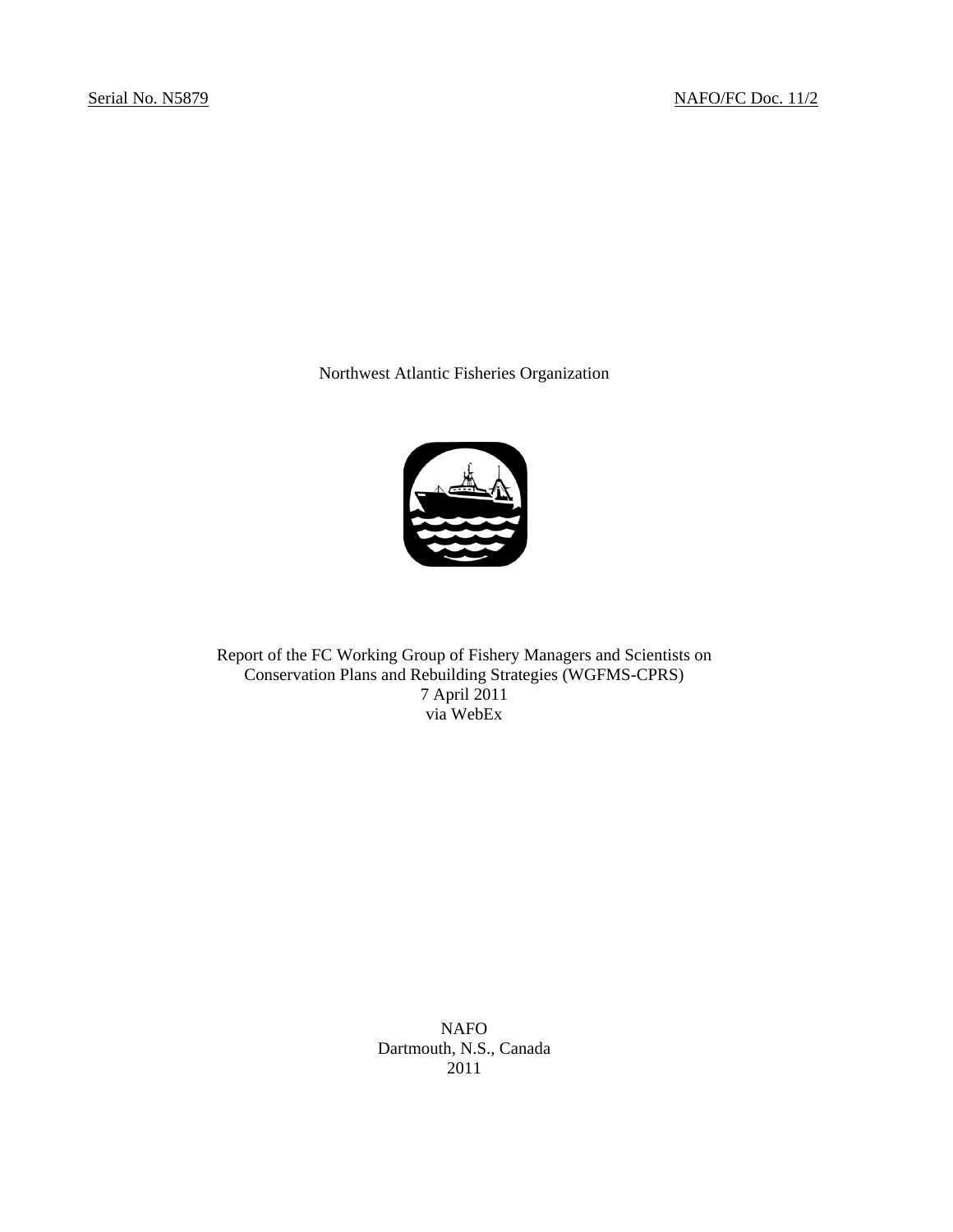# Report of the FC Working Group of Fishery Managers and Scientists<br>on Conservation Plans and Rebuilding Strategies

# 7 April 2011 via WebEx

|                                                                                                       |                | 3                        |
|-------------------------------------------------------------------------------------------------------|----------------|--------------------------|
|                                                                                                       |                | 3                        |
|                                                                                                       |                | $\overline{3}$           |
| 3.                                                                                                    |                | 3                        |
| 4                                                                                                     |                | 3                        |
| Review of the current SC advice relevant to CPRS and consideration of a formulation<br>5 <sup>7</sup> |                |                          |
|                                                                                                       |                | 3                        |
| 6.                                                                                                    |                | $\overline{\phantom{0}}$ |
|                                                                                                       | $\overline{4}$ |                          |
| 8.                                                                                                    |                |                          |
| 9.                                                                                                    |                | $\overline{4}$           |
|                                                                                                       |                | 5                        |
|                                                                                                       |                | 7                        |
|                                                                                                       |                | - 8                      |
|                                                                                                       |                | 9                        |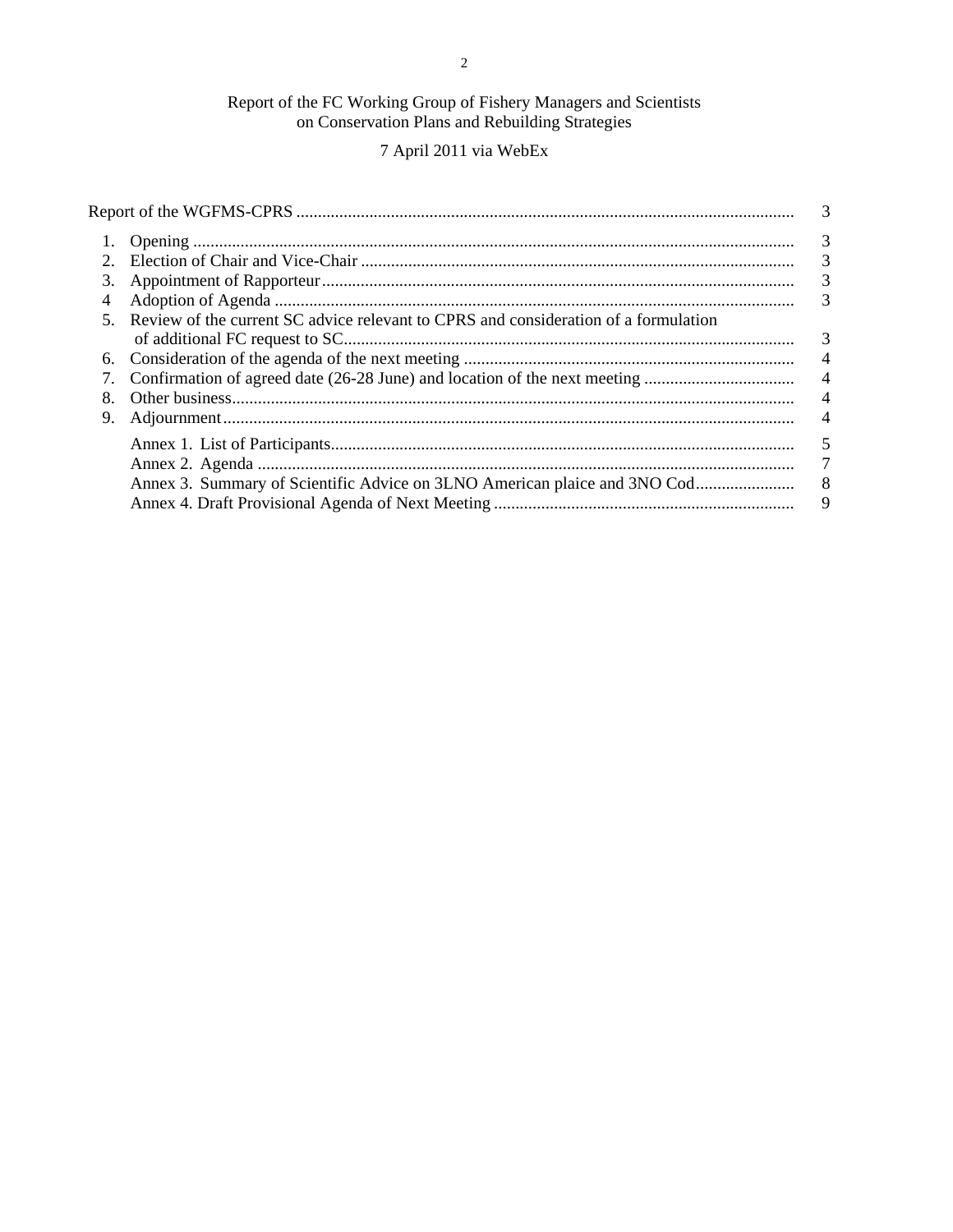# **Report of the Fisheries Commission Working Group of Fishery Managers and Scientists on Conservation Plans and Rebuilding Strategies (WGFMS-CPRS)**

# **7 April 2011 Via Web-Ex teleconference**

# **1. Opening**

The Executive Secretary (Vladimir Shibanov) opened the inaugural meeting at 1410 GMT on Thursday 7 April 2011, and welcomed all participants. Canada, European Union, Norway, the Russian Federation, and the USA were represented. The Scientific Council (SC) Chair was also present (Annex 1).

# **2. Election of Chair and Vice-Chair**

Jean-Claude Mahé (EU) and Morley Knight (Canada) were elected Chair and Vice-Chair, respectively. The newly-elected Chair presided over the meeting for the subsequent agenda items.

# **3. Appointment of Rapporteur**

The Fisheries Commission Coordinator (Ricardo Federizon) was appointed rapporteur.

# **4. Adoption of Agenda**

The provisional agenda as previously circulated was adopted (Annex 2).

# **5. Review of the current SC advice relevant to CPRS and consideration of a formulation of additional FC request to SC**

The SC Chair (Ricardo Alpoim, EU) presented the latest scientific advice on two fish stocks currently under the *Conservation Plans and Rebuilding Strategies* programme, 3LNO American plaice and 3NO cod (Annex 3). The advice was formulated by the SC during its June 2010 meeting and was already presented at the September 2010 Annual Meeting. He indicated that the detailed advice and comments are contained in the document SCS Doc 10/18 Rev.

The SC Chair indicated the SC is aware of time constraints imposed by the Rules of Procedure concerning Fisheries Commission (FC) Requests and SC responses. However, it is ready in its scheduled June 2011 Meeting in Germany to accommodate additional and relevant request for advice that may emanate from this WG Meeting. The results of the SC June 2011 Meeting would be finalized within few days after the adjournment, and thus this WG would have adequate time to consider and utilize the SC June 2011 Meeting results in time for the next WG meeting (see item 7 of this report).

The current FC Request for Scientific Advice (FC Doc 10/9 Rev) which was formulated at the 2010 Annual Meeting and which would be considered by SC at its June 2011 Meeting was reviewed. Noting that one of the specific duties of this WG as defined in the ToR is the review of reference points and Harvest Control Rules, which would be undertaken at the next WG meeting, it was clarified that  $F_{msy}$  and  $B_{msy}$  and a provision for advice on reference points would be addressed by item 7 of the FC Request. Likewise, Harvest Control Rule could be covered by Paragraph 2c of Annex I of the FC Request.

It was concluded the latest SC advice and comments on the two fish stock and forthcoming results of the SC June 2011 Meeting would be adequate for this WG to continue its work at the next meeting. Thus, no additional request to SC for advice is necessary.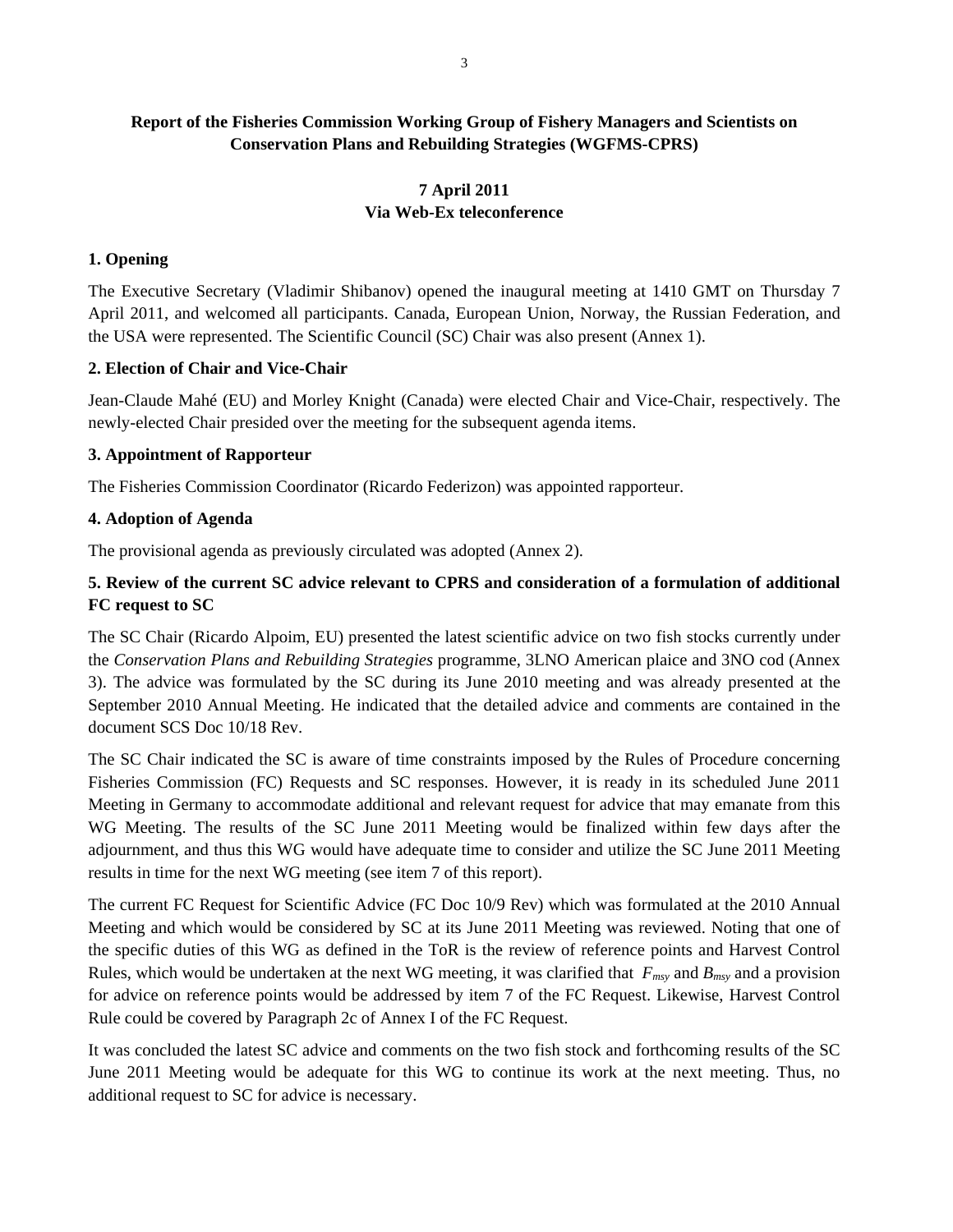# **6. Consideration of the agenda of the next meeting**

The draft provisional agenda of the next meeting circulated in March 2011 (GFS/11-119) was reviewed. It was agreed that a new item "SC Chair presentation of scientific advice from the SC June 2011 meeting" be inserted (Annex 4). The *revised* draft provisional agenda would be dispatched to the Contracting Parties as soon as possible.

# **7. Confirmation of agreed date (26 – 28 June) and location of the next meeting**

It was confirmed that the next meeting will be held in Halifax, Nova Scotia, Canada on  $26 - 28$  June 2011, as previously agreed by the Contracting Parties. The Secretariat was in the process of negotiations with an appropriate hotel as the venue. Hotel information and logistical details will be circulated as soon as possible.

# **8. Other business**

It was pointed out that in the Terms of Reference document (FC Doc 10/11), a maximum of three participants per Contracting Party is allowed. It was agreed that there should be some flexibility on this rule, as it may be necessary for Contracting Parties to send more than three delegates, as advisers for example.

The SC Chair suggested that a *SharePoint* site be created in the NAFO Web site to facilitate coordination and sharing of documents among members of this WG. The Secretariat committed to implement the suggestion.

It was asked if there was a need for another WebEx meeting prior to the 26-28 June meeting. It was concluded that there would probably not be any other matter arising before the SC June meeting and that since there will only be one week delay between the end of the SC June meeting and the next WGFMS-CPRS, there was no need for an additional WebEx meeting.

# **9. Adjournment**

The meeting was adjourned at 1530 GMT on Thursday 7 April 2011.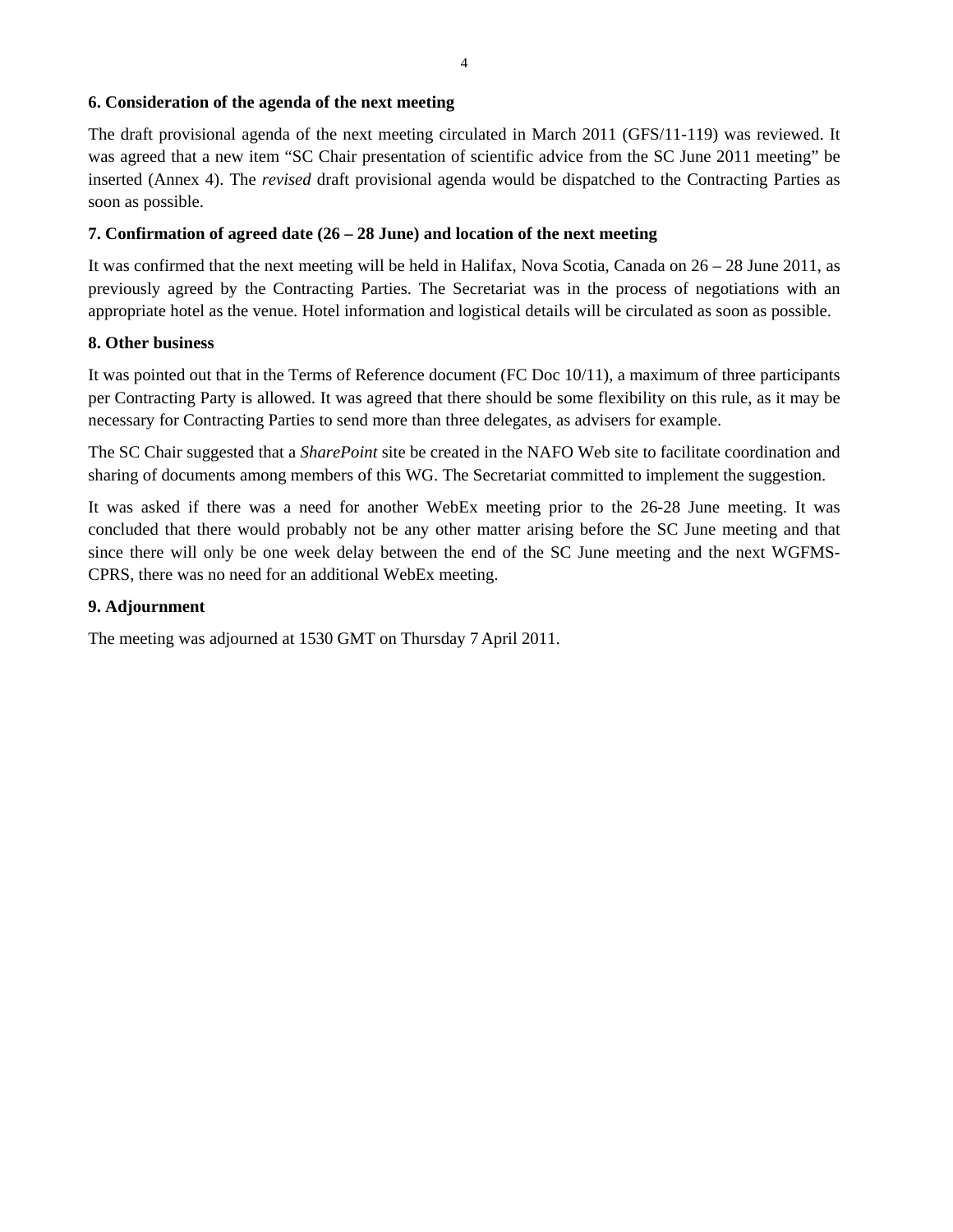#### **Annex 1. List of Participants**

*Scientific Council Chair:* 

Alpoim, Ricardo, Instituto Nacional dos Recuros Biológicos, I. P. INRB/IPIMAR, Av. de Brasilia, 1449 -006 Lisbon

Phone: +351 21 302 7000 – Fax: +351 21 301 5948 – E-mail: ralpoim@ipimar.pt

# **CANADA**

Brodie, Bill, Senior Science Coordinator/Advisor on NAFO, Science Br., NL Region, Fisheries and Oceans Canada, 80 East White Hills Rd., P. O. Box 5667, St. John's, NL A1C 5X1 Phone: +709 772 3288 – Fax: +709 772 4105 - E-mail: bill.brodie@dfo-mpo.gc.ca Knight, Morley, Regional Director, Fisheries and Aquaculture Management, NL Region, Fisheries and Oceans Canada, P. O. Box 5667, St. John's, NL A1C 5X1 Phone: +709 772 4543 – Fax: +709 772 2046 – E-mail: morley.knight@dfo-mpo.gc.ca Lapointe, Sylvie, Director, International Fisheries Management Bureau, International Affairs Directorate, Fisheries and Oceans Canada, 200 Kent Street, Ottawa, ON K1A 0E6 Phone: +613 993 6853 – Fax: +613 993 5995 – E-mail: sylvie.lapointe@dfo-mpo.gc.ca Walsh, Ray, Resource Manager, Fisheries and Aquaculture Management Br., Fisheries and Oceans Canada, P.O. Box 5667, St. John's, NL A1C 5X1 Phone: +709 772 4472 – Fax: +709 772 3628 – E-mail: ray.walsh@dfo-mpo.gc.ca

#### **EUROPEAN UNION**

Duarte, Rafael, European Commission, Directorate General for Fisheries and Maritime Affairs, Rue Joseph II, 79 (02/217), Brussels, Belgium

Phone: +32 2 299 0955 – E-mail: rafael.duarte@ec.europa.eu

Gray, Alan, International Relations Assistant, International and Regional Agreements, European Commission, Directorate General for Fisheries and Maritime Affairs (DG MARE.B.1), Rue Joseph II, 99, BE-1000 Brussels, Belgium

 Phone: +32 2 299 0077 – Fax: +32 2 295 5700 – E-mail: alan.gray@ec.europa.eu Mahe, Jean-Claude, IFREMER, Station de Lorient, 8, Rue Francois Toullec, 56100 Lorient, France

Phone: +33 2 9787 3818 – E-mail: jcmahe@ifremer.fr

#### **NORWAY**

Hvingel, Carsten, Institute of Marine Research, P. O. Box 6404, N-9294 Tromsø Phone: +47 77 60 9750 – +47 77 60 9701 – E-mail: carstenh@imr.no

#### **RUSSIAN FEDERATION**

Kovalev, Yuri, Scientist, North Atlantic Laboratory, Polar Research Institute of Marine Fisheries and Oceanography (PINRO), 6 Knipovich St., Murmansk 183763 Phone:  $+78152450568 -$ E-mail: kovalev@pinro.ru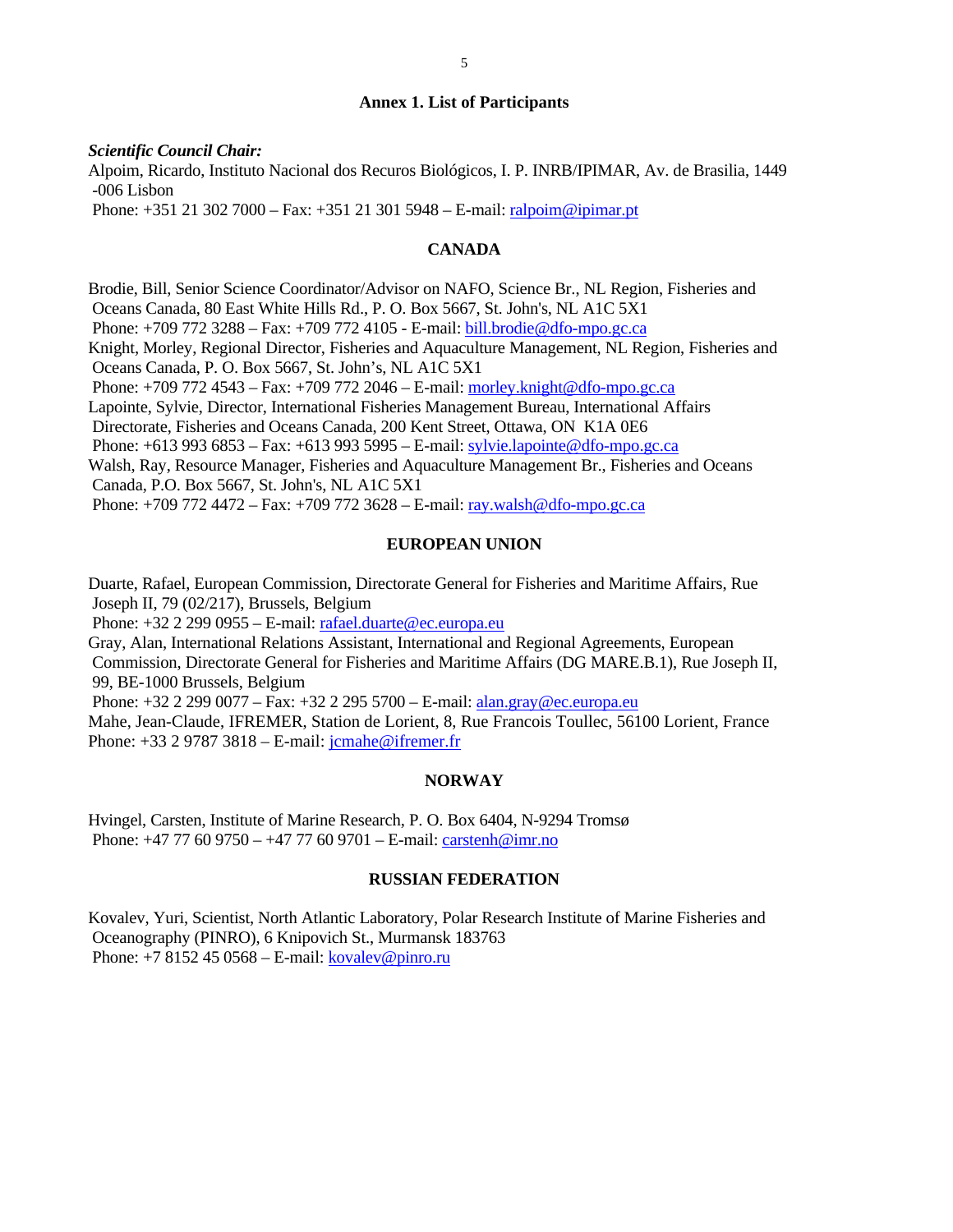#### **UNITED STATES OF AMERICA**

Sosebee, Katherine, National Marine Fisheries Service, NEFSC, 166 Water Street, Woods Hole, MA 02543 Phone: +508 495 2372 – E-mail: katherine.sosebee@noaa.gov Swanson, Dean, Chief, International Fisheries Affairs Div., F/IA1, National Marine Fisheries Service, U.S. Dept. of Commerce, 1315 East-West Highway, Silver Spring, MD 20910 Phone: +301 713 2276 – Fax: +301 713 2313 – E-mail: dean.swanson@noaa.gov

# **NAFO SECRETARIAT**

Vladimir Shibanov, Executive Secretary vshibanov@nafo.int Ricardo Federizon, Fisheries Commission Coordinator rfederizon@nafo.int Neil Campbell, Scientific Council Coordinator ncampbell@nafo.int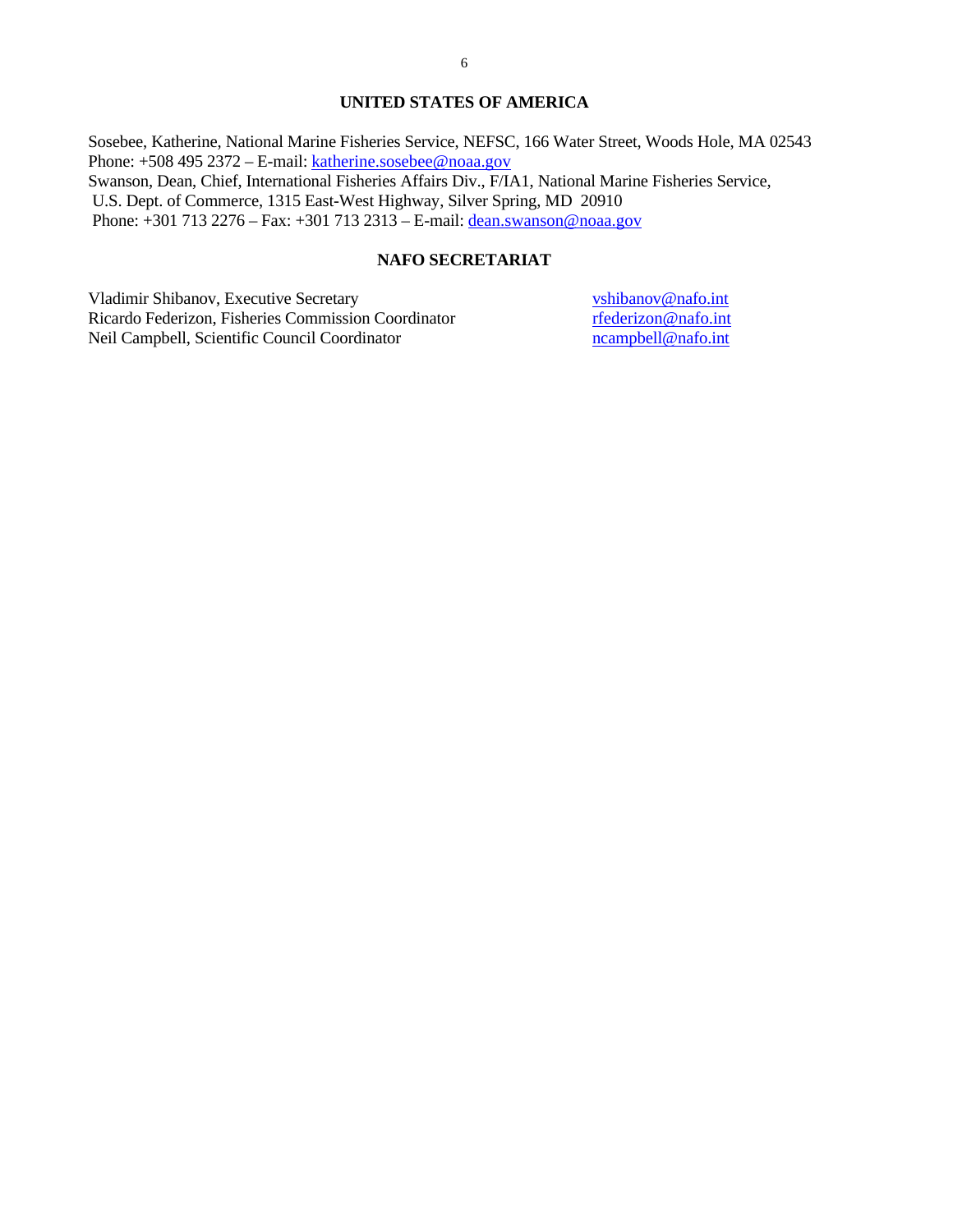# **Annex 2. Agenda**

- 1. Opening
- 2. Election of Chair and Vice Chair
- 3. Appointment of Rapporteur
- 4. Adoption of Agenda
- 5. Review of current SC advice relevant to CPRS and consideration of a formulation of additional FC request to SC
- 6. Consideration of the agenda of the next meeting
- 7. Confirmation of agreed date (26-28 June) and location of the next meeting
- 8. Other business
- 9. Adjournment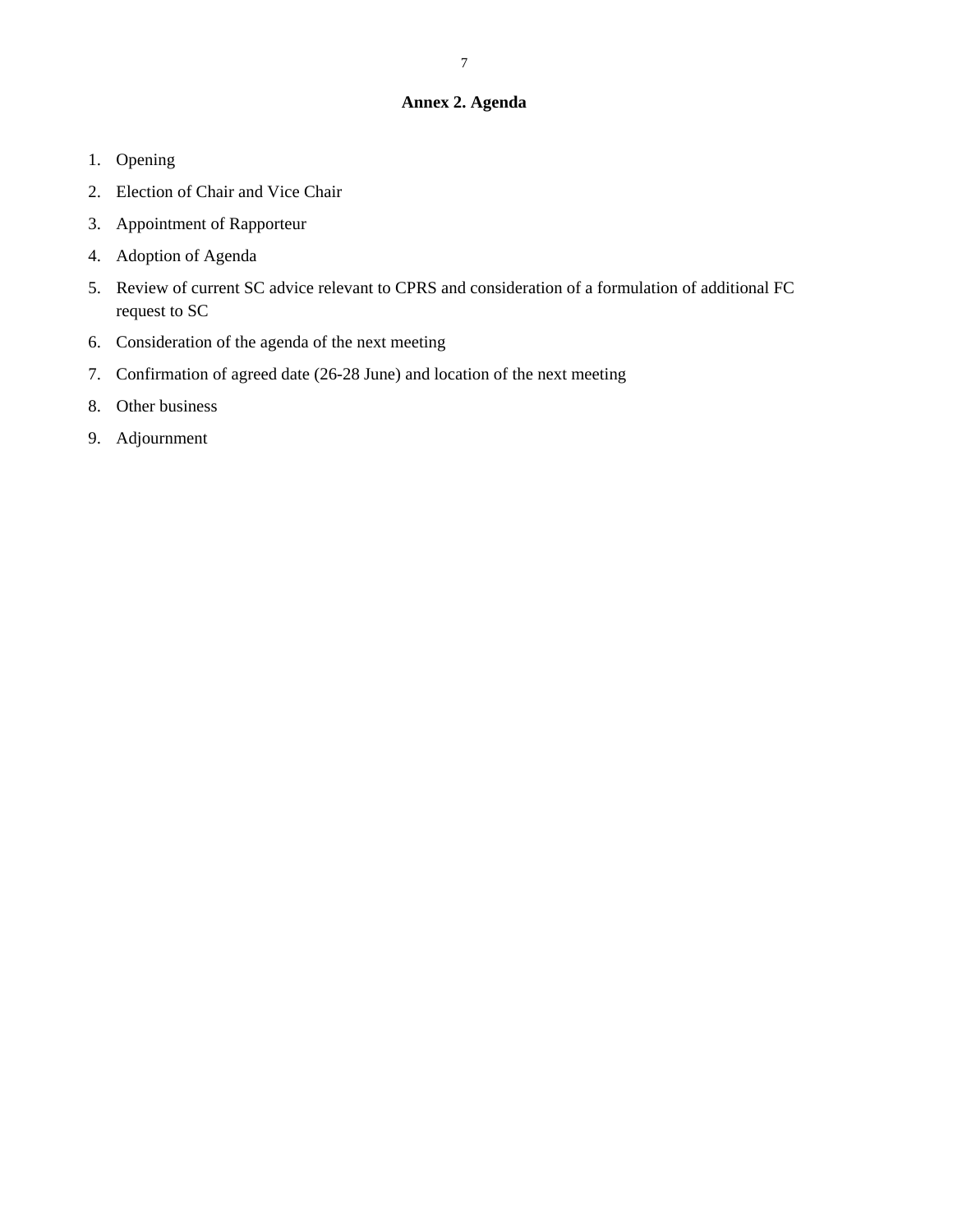| <b>Fish Stock</b>            | 3LNO American plaice                                                                                                                                                                                                                                                                                                                                                                                                                                                                                                                                                                                                                                                         | 3NO Cod                                                                                                                                                                                                                                                                                                                                                                                                                                                                                                                                                                                                                                                                                                                                                                                                                                                             |
|------------------------------|------------------------------------------------------------------------------------------------------------------------------------------------------------------------------------------------------------------------------------------------------------------------------------------------------------------------------------------------------------------------------------------------------------------------------------------------------------------------------------------------------------------------------------------------------------------------------------------------------------------------------------------------------------------------------|---------------------------------------------------------------------------------------------------------------------------------------------------------------------------------------------------------------------------------------------------------------------------------------------------------------------------------------------------------------------------------------------------------------------------------------------------------------------------------------------------------------------------------------------------------------------------------------------------------------------------------------------------------------------------------------------------------------------------------------------------------------------------------------------------------------------------------------------------------------------|
| <b>Biomass</b>               | Biomass and SSB are very low compared to<br>historic levels. SSB declined to the lowest<br>estimated level in 1994 and 1995. SSB has been<br>increasing since then and is currently at 33, 000<br>t. $B_{lim}$ for this stock is 50 000 t                                                                                                                                                                                                                                                                                                                                                                                                                                    | The 2010 total biomass and spawning biomass<br>remain low but are estimated to be at their highes<br>levels since 1992.                                                                                                                                                                                                                                                                                                                                                                                                                                                                                                                                                                                                                                                                                                                                             |
| State of the Stock           | The stock remains low compared to historic<br>levels and although SSB is increasing, it is<br>estimated to be below $B_{lim}$ . Scientific Council<br>notes that SSB was projected in the last<br>assessment to surpass $B_{lim}$ in 2010. However, in<br>this assessment recent estimates of SSB were<br>revised downward as a result of relatively low<br>survey indices in 2009, as well as slight<br>revisions to input data from previous years. In<br>addition, stock weights and maturities now<br>appear to be reduced compared to values used in<br>the projections in the last assessment.                                                                         | Remains relatively low but has improved in<br>recent years to levels just prior to the<br>moratorium. Nevertheless, SSB is still well<br>below $B_{lim}$ .                                                                                                                                                                                                                                                                                                                                                                                                                                                                                                                                                                                                                                                                                                          |
| <b>Reference Points</b>      | An examination of the stock recruit scatter<br>shows that good recruitment, with the possible<br>exception of the 2003 year class, has rarely been<br>observed in this stock at SSB below 50 000 t<br>and this is currently the best estimate of $B_{lim}$ . In<br>2009 STACFIS adopted an $F_{lim}$ of 0.4 consistent<br>with stock history and dynamics for this stock.<br>The stock is currently below $B_{lim}$ and current<br>fishing mortality is below $F_{lim}$ .                                                                                                                                                                                                    | The current best estimate of $B_{lim}$ is 60 000 t.<br>SSB in 2010 is estimated to be 12 700 t which<br>is 21% of $B_{lim}$                                                                                                                                                                                                                                                                                                                                                                                                                                                                                                                                                                                                                                                                                                                                         |
| Short-term<br>considerations | Simulations were carried out to examine the<br>trajectory of the stock under 3 scenarios of<br>fishing mortality: $F = 0$ , $F = F_{2009}$ (0.13), and<br>$F_{0,I}$ (0.2) (show below). Simulations were<br>limited to a 5-year period. Recruitment was<br>resampled from three sections of the estimated<br>stock recruit scatter, depending on SSB.<br>At $F = 0$ spawning stock biomass is estimated to<br>increase and there is a 50% probability that SSB<br>will surpass $B_{lim}$ by 2012. Under $F_{current}$ and $F_{0.1}$<br>the population is estimated to grow more slowly<br>and there is a less than 50% probability that<br>SSB will reach $B_{lim}$ by 2015. | Simulations were carried out to examine the<br>trajectory of the stock under two scenarios of<br>fishing mortality: $F=0$ , $F=0.07$ (the average F<br>on ages 4-6 from 2007-2009). Simulations<br>were limited to a 3-year period. Given the SSB<br>is still estimated to be well below $B_{lim}$ ,<br>recruitment (at age 3) was only re-sampled<br>from 1994-2009 as this represents a reasonable<br>expectation of what has occurred under low<br>productivity conditions. At $F = 0$ spawning<br>stock biomass is estimated to increase and<br>there is an 88% probability that SSB will<br>remain under $B_{lim}$ by 2013. At $F = 0.07$ the<br>population is estimated to grow more slowly. If<br>the fishing mortality in 2010-2012 remains at<br>the average estimated in 2007-2009 then yield<br>is estimated to increase over the 3-year time<br>period. |
| Recommendations              | should be no<br>directed fishing on<br>There<br>American plaice in Div. 3LNO in 2011.<br>Bycatches of American plaice should be kept to<br>the lowest possible level and restricted to<br>unavoidable bycatch in fisheries directing for<br>other species.                                                                                                                                                                                                                                                                                                                                                                                                                   | There should be no directed fishing for cod in<br>Div. 3N and Div. 3O in 2011-2013. Bycatches<br>of cod should be kept to the lowest possible<br>level and restricted to unavoidable bycatch in<br>fisheries directed for other species                                                                                                                                                                                                                                                                                                                                                                                                                                                                                                                                                                                                                             |

**Annex 3. Summary of Scientific Advice on 3LNO American plaice and 3NO Cod**